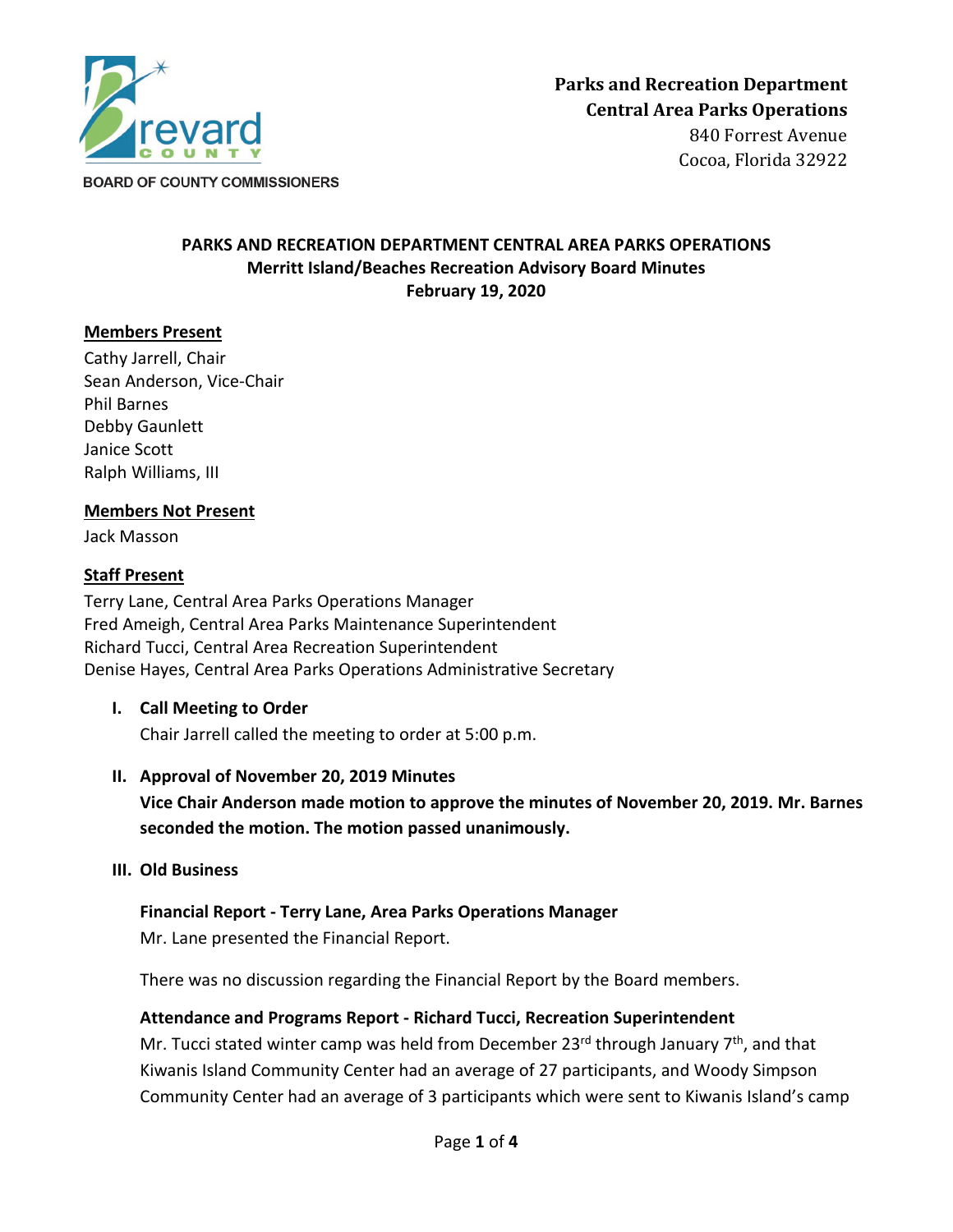because 3 registrants did not meet the minimum number to hold camp. Mr. Tucci further stated that camp numbers were a bit lower than last year and believed it was because of how the holidays fell on a Tuesday and Wednesday for Christmas Eve and Christmas, and a Wednesday for New Years.

Mr. Tucci informed the Board that all community centers would be moving forward this quarter with each community center being required to offer a minimum number of programs including programs that encompass Community Building, Health and Wellness, Cultural Diversity, recreation, education, and leadership/character building. These programs would target the youth in the communities, and would also include camps, one day fun days, seasonal celebration, after school programs, tutoring, STEM/STEAM, Teen Advisory, Future Leaders, Kids in Motion, Start Smart, Learn to Swim, Arts in the Parks, performing arts, sports, and other related programs.

Mr. Tucci gave an overview of upcoming events: Spring Break Camp to be held, March 16<sup>th</sup> to March 20<sup>th</sup> at Kiwanis Island Park and Woody Simpson Park; over 50 softball will be held at Kiwanis Island Park on Tuesdays beginning at 6:30 p.m.; COED softball will be held at Kiwanis Island Park on Wednesdays beginning at 6:30 p.m.; homeschool programming continues at Kiwanis Island Park Community Center on Tuesdays from 9:00 a.m. to 1:00 p.m.; and Midnight basketball with Brevard County Sheriff's Office continues at Woody Simpson Park Community on Saturdays from 8:00 p.m. to midnight.

Mr. Tucci stated that attendance has been consistent at the community center and for park rentals. He further stated that Kiwanis Island Park has an average monthly attendance of approximately 400 participants, Woody Simpson Park has an average monthly attendance of 909, Rotary Park and Rotary Nature Center has an average monthly attendance of 815, and the Persons with Disabilities Friday Night Dance has an average monthly attendance of 403. He further stated that the Persons with Disabilities Annual Holiday Hoedown held at Kiwanis Island Park Community Center had 375 in attendance.

Mr. Tucci informed the Board that the adult Big Kid Adventure programs are growing.

# **Parks Maintenance Report - Fred Ameigh - Parks Maintenance Superintendent**

Mr. Ameigh highlighted the Maintenance Report provided.

Mr. Ameigh informed the Board that Mitchell Ellington Park and Manatee Cove Park would be the next parks to receive new playgrounds.

# **Park Projects Update**

Mr. Lane stated that the required voice fire alarm system will be installed as well as the gymnasium floor being re-done with pickleball lines at that Kiwanis Island Park Community Center.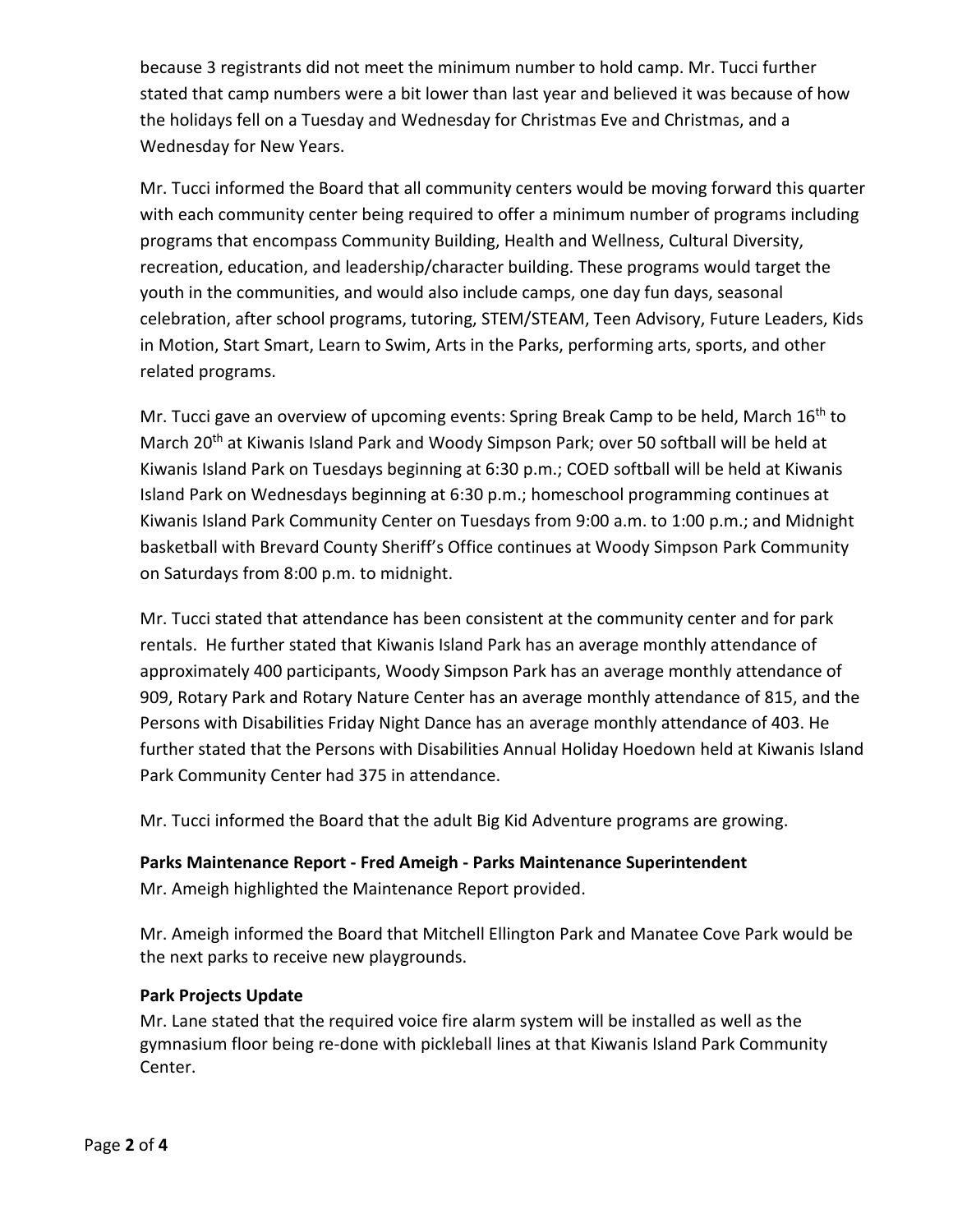Mr. Lane stated that Woody Simpson Park Community Center currently has approximately 600 pickleball participants in the gym.

Mr. Lane presented an aerial view of Murkshe Park and stated that portion of the property in question from last meeting can be developed, with the only stipulation being it must remain for recreational use.

Mrs. Scott stated she felt more parking needed to be added to Murkshe Park.

Mr. Barnes asked if there was a clause that states a park must remain a recreation area when it is turned over to the city municipalities.

Mr. Lane stated that language is usually included in the agreement that the property must remain recreational.

Mrs. Scott stated, regarding Lori Wilson Park, she was embarrassed when a patron complained to her about the condition of the Park.

Mr. Lane explained that Parks and Recreation no longer owns Lori Wilson Park and that the Brevard County Tourist Development Office (TDO) owns it. He further explained that Parks and Recreation only supervises the two TDO maintenance employees, and that TDO has decided to not renovate the existing beach crossovers

Mrs. Scott stated she felt that County officials should meet and discuss fixing Lori Wilson Park.

## **IV. New Business**

Chair Jarrell read an email that she received from Darren Bolton in regard to Parks and Recreation approving the installation of more sand volleyball courts at Travis Park or Kiwanis Island Park to host high school matches, practices and tournaments.

Chair Jarrell stated she felt Parks and Recreation should support this because Mr. Bolton said his organization would assist with funding the installation and maintenance of the new courts.

Mr. Lane explained the Travis Park facility that Mr. Bolton was referring to already has two lighted sand volleyball courts, and that Travis Park is owned by the City of Cocoa and a portion to Eastern Florida State College, and they would have to agree to allow the installation of more courts at Travis Park.

Mr. Williams stated he works at Eastern Florida State College, and that the College is in favor of athletics, and that he was willing to put Mr. Lane in touch with the college's athletic director

## **V. Public Input**

None

## **VI. Adjournment**

**Vice Chair Anderson made a motion to adjourn the meeting. Mr. Williams seconded the motion. The motion passed unanimously.**